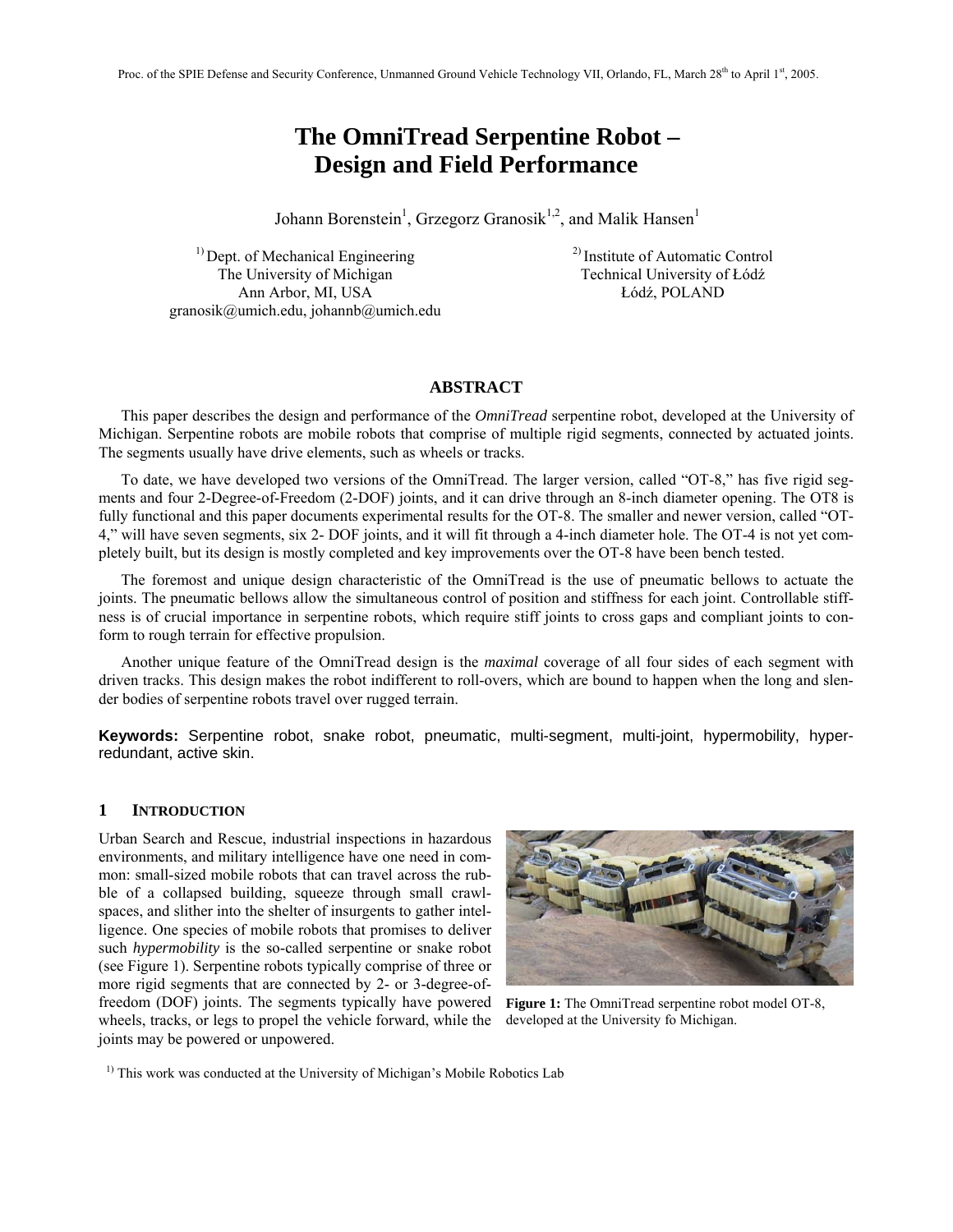Because of ambiguity in the use of the terms "snake robot" (or "snake-like robot") and "serpentine robot," we introduce the following definition for the remainder of this paper.

- A "snake robot" or (snake-like robot) is a multi-segment mechanism that derives propulsion from undulations (a wave-like motion of the joints only), that is, it uses no wheels, legs, or tracks for propulsion.
- A "serpentine robot" is a multi-segment mechanism that derives propulsion from wheels, legs, or tracks. Joints connecting the segments may be either powered or unpowered.

Snake-like robots have been attracting the attention of researchers since the seventies. Around that time Shigeo Hirose from the Tokyo Institute of Technology developed his Active Cord Mechanism, which mimicked snake movements. The latest incarnation of this idea is the ACM-R3 robot, which is capable of performing new types of threedimensional undulations [Mori and Hirose, 2002].

In the nineties, research on snake-like robots increased dramatically as documented by Dowling [1997]. Muth and Grant [2000] developed the MOCASIN II pipe crawler. This snake-like robot uses joint actuators for active propulsion while actuators embedded in the segments are used for holding consecutive links in place. Another snake-like robot that uses pneumatic power for actuating its joints is the Slime Robot (SR) developed by Ohno and Hirose [2000]. Metal bellows used in the initial prototype were exchanged for bridle bellows in the latest version, called SSR-II [Aoki et al. 2002].

The focus of this paper, however, is on serpentine robots. The first serpentine robot, called KR-I, was introduced by Hirose and Morishima [1990] and the improved version KR-II was presented by Hirose et al. [1991]. The KR-I was large and heavy, weighing in at 350 kg. The KR-robots comprised of multiple vertical cylindrical segments on powered tracks or wheels, which give them a train-like appearance. Vertical joint actuators allow a segment to lift its neighbors up, in order to negotiate steps or span gaps.

More recently, Klaassen and Paap [1999] and Paap et al. [2000] at the German Institute for System Design Technology (GMD) developed the Snake2 vehicle, which contains six active segments and a head. Each round segment has an array of 12 electrically driven wheels evenly spaced around its periphery. These wheels provide propulsion regardless of the vehicles orientation (i.e., its roll angle). Segments are interconnected by universal joints that are actuated by three additional electric motors through strings.

Another serpentine robot designed for sewer inspection was developed by Scholl et al. [2000]. Its segments use only two wheels but the actuated 3-DOF joints allow full control over each segment's spatial orientation. The sensor suite of this robot is similar to that of Snake2. The robot is able to negotiate tight 90° angled pipes and climb over 55 cm high obstacles. One segment and its joint are about 20 cm long.

While wheeled serpentine robots can work well in smooth-walled pipes, more rugged terrain requires tracked propulsion. To this effect Takayama and Hirose [2000] developed the Soruyu-I crawler, which consists of three segments. Each segment is driven by a pair of tracks, which, in turn, are all powered simultaneously by a single motor, located in the center segment. Torque is provided to the two distal segments through a rotary shaft and universal joints. Each distal segment is connected to the center segment by a special 2-DOF joint mechanism, which is actuated by two lead screws driven by two electric motors. The robot can move forward and backward, and it can change the orientation of the two distal segments in yaw and pitch symmetrically to the center segment. One interesting feature is this robot's ability to adapt to irregular terrain through the elasticity of its joints. This elasticity is provided by springs and cannot be actively controlled.

A serpentine robot that is strikingly similar to our OmniTread design is MOIRA [Osuka and Kitajima, 2003]<sup>2</sup>. MOIRA comprises four segments, and each segment has two longitudinal tracks on each of its four sides, for a total of eight tracks per segment. The 2-DOF joints between segments are actuated by pneumatic cylinders. We believe that the bellows-based joint actuators used in our OmniTread have a substantial advantage over a cylinder-based design, as the discussion of our approach in Section 2.2 will show.

-

<sup>&</sup>lt;sup>2)</sup> Osuka and Kitajimas effort and ours are independent. We became aware of their work through their presentation/publication in October 2003. However, the development of our two serpentine robots, OmniPede and OmniTread, began in 1998 and September 2002, respectively. We also hold U.S. patent (#6,774,597, issued August 10, 2004) on the tracks-all-around-the-body design feature.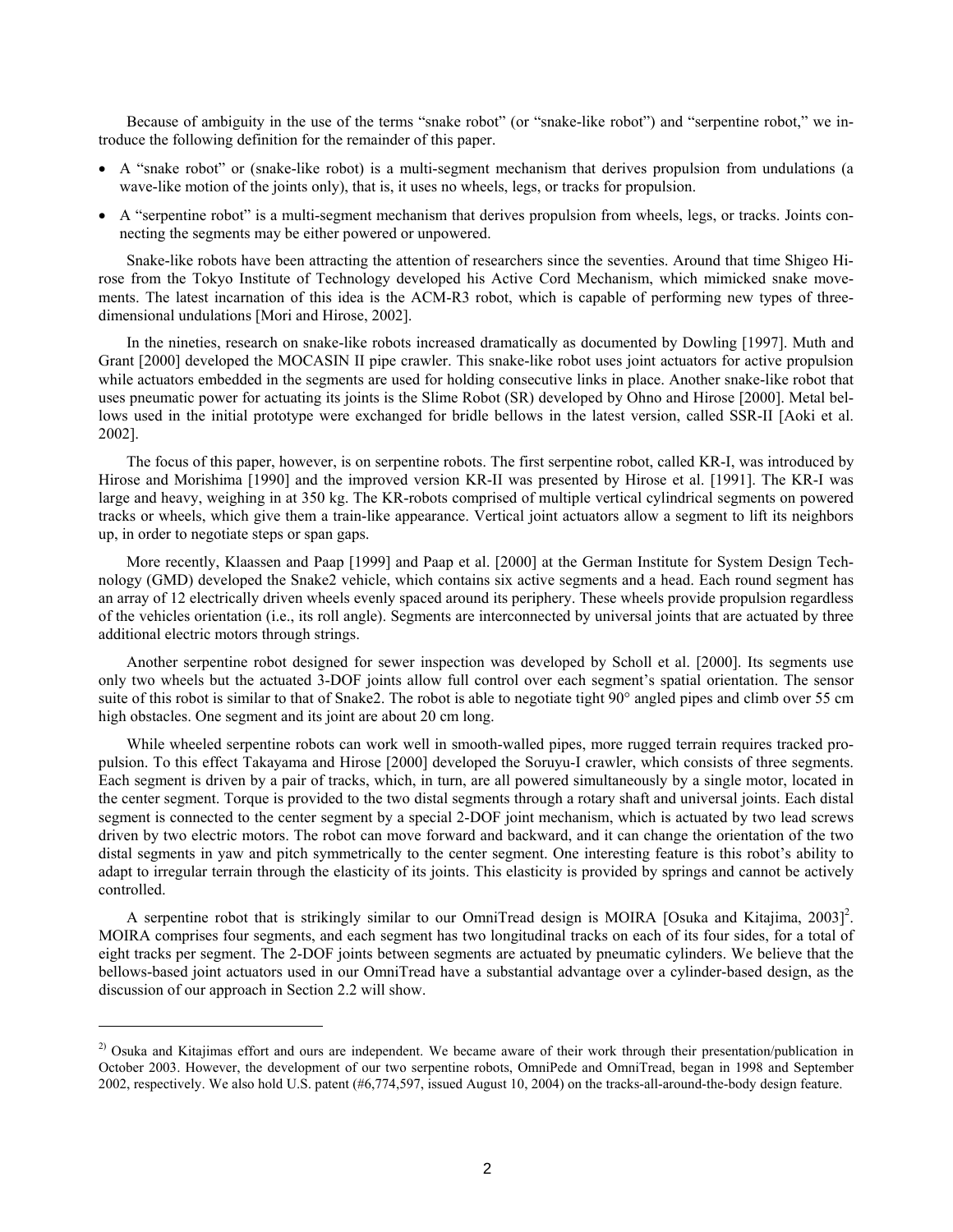A different concept, using unpowered joints was introduced by Kimura and Hirose [2002] at the Tokyo Institute of Technology. That robot, called Genbu, is probably the only serpentine robot with unpowered joints. The stability of the robot and its high mobility on rough terrain are preserved by large-diameter wheels (220 mm). The control system employs position and torque feedback sensors for the passive but rigid joints. Specially designed self-contained wheels with gear-head protectors provide robustness on rough terrain. As in Hirose's other design above, springs are used to protect the electric motors from impact, although the stiffness of the springs cannot be controlled during operation.

Another robot incorporating combination of passive and active joints as well as independently driven and coupled segments is KOHGA developed by Kamegawa et al. [2004]. This robot implements a smart design feature: Besides a camera in the front segment there is a second camera in the tails section that can be pointed forward, in the way a scorpion points its tail forward and over-head. This "tail-view" greatly helps with teleoperating the robot.

The concept of joining several small robots into a train to overcome larger obstacles was used by Brown et al. [2002] in their Millibot Train. The robot has been demonstrated to climb up a regular staircase and even higher steps. However, with only one DOF in each joint the vehicle is kinematically limited.

#### **2 THE OMNITREAD DESIGN**

The OmniTread design offers two unique and fundamentally important advantages over all other serpentine robots described in the scientific literature to date. These features are: (1) *maximal* coverage of the robot's surface with propulsion elements and (2) joint actuation with pneumatic bellows. The rationale for these features is detailed below.

#### **2.1 Complete coverage of all sides with propulsion elements**

This patented design feature makes the serpentine robot indifferent to rolling over – a condition that is inevitable when the slender bodies of serpentine robots travel over rugged terrain. Another reason for the use of wide tracks on each side of each segment is our fundamental design doctrine that calls for covering the largest possible surface area of the robot with propulsion elements. The reason is that any contact between an environmental feature and a robot's inert (i.e., not propelling) surface impedes motion or entirely stops the robot (i.e., the robot gets "stuck"). In contrast, any contact between an environmental feature and a propulsion surface supports motion. We define the term "Propulsion Ratio," *Pr*, measured as the surface area that provides propulsion,  $A_p$ , divided by the total surface area,  $A_p + A_i$ , where  $A_i$  is the inert (non-moving) surface area of the body. Our design goal is to maximize *Pr*.

Commonsense, supported by our experience, suggests that serpentine robots with a low propulsion ratio get stuck very easily when trying to move over rugged terrain. In order to increase the propulsion area *Ap* and thus the propulsion ratio *Pr*, we cover *all sides* of the OmniTread with extra-wide tracks. We also took extensive measures to reduce the space (and thus, the inert area  $A_i$ ) between the segments, as will be explained in the next section.

#### **2.2 Joint actuation with pneumatic bellows**

We begin this section by an informal discussion on the particular joint actuation requirements of serpentine robots. Thereafter, we explain our choice of pneumatic bellows for joint actuation in view of these requirements.

By definition, serpentine robots are relatively long compared to their diameter, so that they can reach up and over high obstacles while still being able to fit through small openings. However, lifting the lead segments requires a significant amount of torque, which is particularly difficult to generate in slender serpentine robots, where the lever arm for a longitudinal lifting force is limited by the robot's small diameter. Thus, one key requirement for serpentine robots is that they employ joint actuators of sufficient strength to lift two or more of its lead or tail segments.

Another key requirement is that serpentine robots should conform to the terrain *naturally* (i.e., compliantly). This ensures that as many driving segments as possible are in contact with the ground at all times and provides effective propulsion. Serpentine robots that don't conform to the terrain naturally require extremely complex control systems to measure contact forces and to command momentary angles for each non-compliant joint to force ground contact. Such actively controlled compliance has not yet been successfully demonstrated and may well be unfeasible for many more years.

At other times, it is necessary to increase the stiffness of a joint, for example, for crossing a gap or for reaching over an obstacle. Alternatively, it may be necessary to adjust the stiffness on-the-fly and to various intermediate levels, for example, when climbing up a flight of stairs, as shown in Figure 2.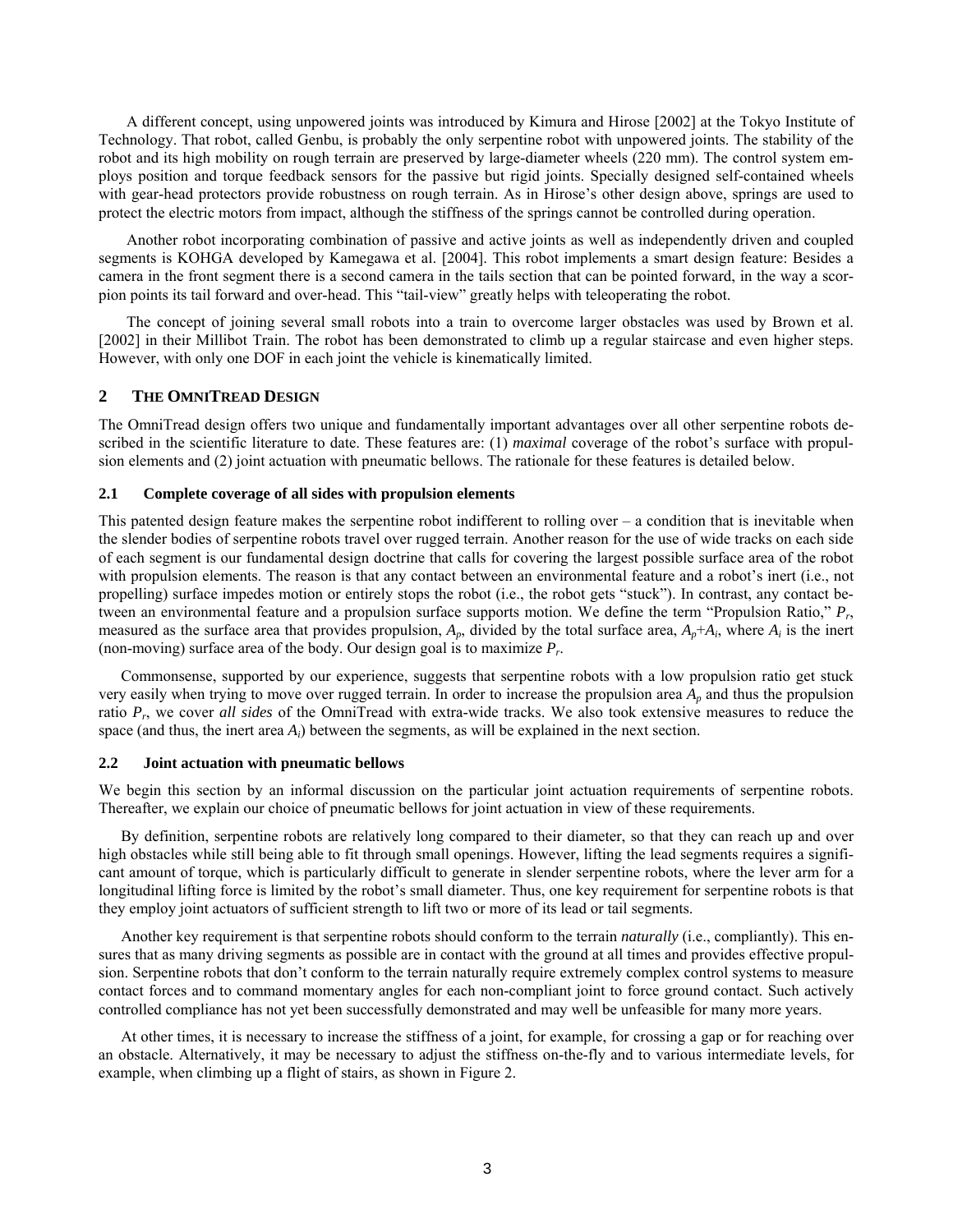

**Figure 2:** OmniTread OT-8 climbing up a flight of wooden stairs.

Thus, serpentine robots must be capable of adjusting the position *and* stiffness of every DOF individually and proportionally.

Furthermore, large amounts of space dedicated to joints (we call this space "Joint Space") dramatically increase the amount of inert surface area. Therefore, joint actuators should take up as little space as possible to reduce the size of Joint Space (if the actuator is located in Joint Space), or to reduce the volume they take up in Segment Space.

Extensive studies of these requirements and of joint actuators potentially meeting these requirements [Granosik and Borenstein, 2005] led us to the second unique (and patent pending) design feature of the OmniTread: the use of pneumatic bellows for actuating the joints. Our research showed that pneumatic bellows meet all four of the above requirements better than any other type of actuator. In particular, pneumatic bellows provide a tremendous force-to-weight ratio, and they fit perfectly into the otherwise unusable (since varying) space between segments.

The latter point is illustrated in Figure 3, which shows that parts of Joint Space may be small at one moment, and large at the next, depending on which way the joint is bending. If we wanted to use Joint Space for housing electronics or other rigid components, then the size of that component would be limited by the dimensions of the "minimal space" shown in Figure 3. Contrary to rigid components, pneumatic bellows fit into such varying spaces perfectly: bellows expand and contract as part of their intended function, and they happen to be smallest when the available space is minimal and largest when the available space is maximal. From the point of space utilization, pneumatic bellows are thus a superbly elegant solution, because joint actuators take up *only* Joint Space, and very little of it, for that matter. In contrast, pneumatic cylinders or McKibben muscles, as well as electric or hydraulic actuators, would all require space within the volume of the segments. One exception is the earlier-cited MOIRA serpentine robot [Osuka and Kitajima, 2003], which uses pneumatic cylinders fitted entirely into Joint Space (see Figure 4), albeit at the cost of making Joint Space much larger. Since the surfaces of Joint Space are inert (i.e., don't provide propulsion), the result is a dramatic reduction in the MOIRA's propulsion ratio *Pr*. To further illustrate our point about small versus large Joint Spaces, we included Figure 5, which shows how the OmniTread successfully traverses a narrow-edge obstacle, thanks to its very short joints. If the joints were longer than the rail's width, then the robot would necessarily get stuck on it.



Figure 3: Pneumatic bellows fit perfectly into Joint Space. Therefore they don't take up valuable space inside the segments, and they don't enlarge Joint Space (which would result in large inert surface areas).







**Figure 5:** In the OT-8, Joint Space is only 6.8 cm long while segments are 20 cm long. This design helps produce a very favorable Propulsion Ratio *Pr*. The obvious advantage is the OT-8's ability to cross a narrow-edged obstacle, such as this railroad rail. Robots with long inert Joint Spaces will get stuck on this narrow obstacle.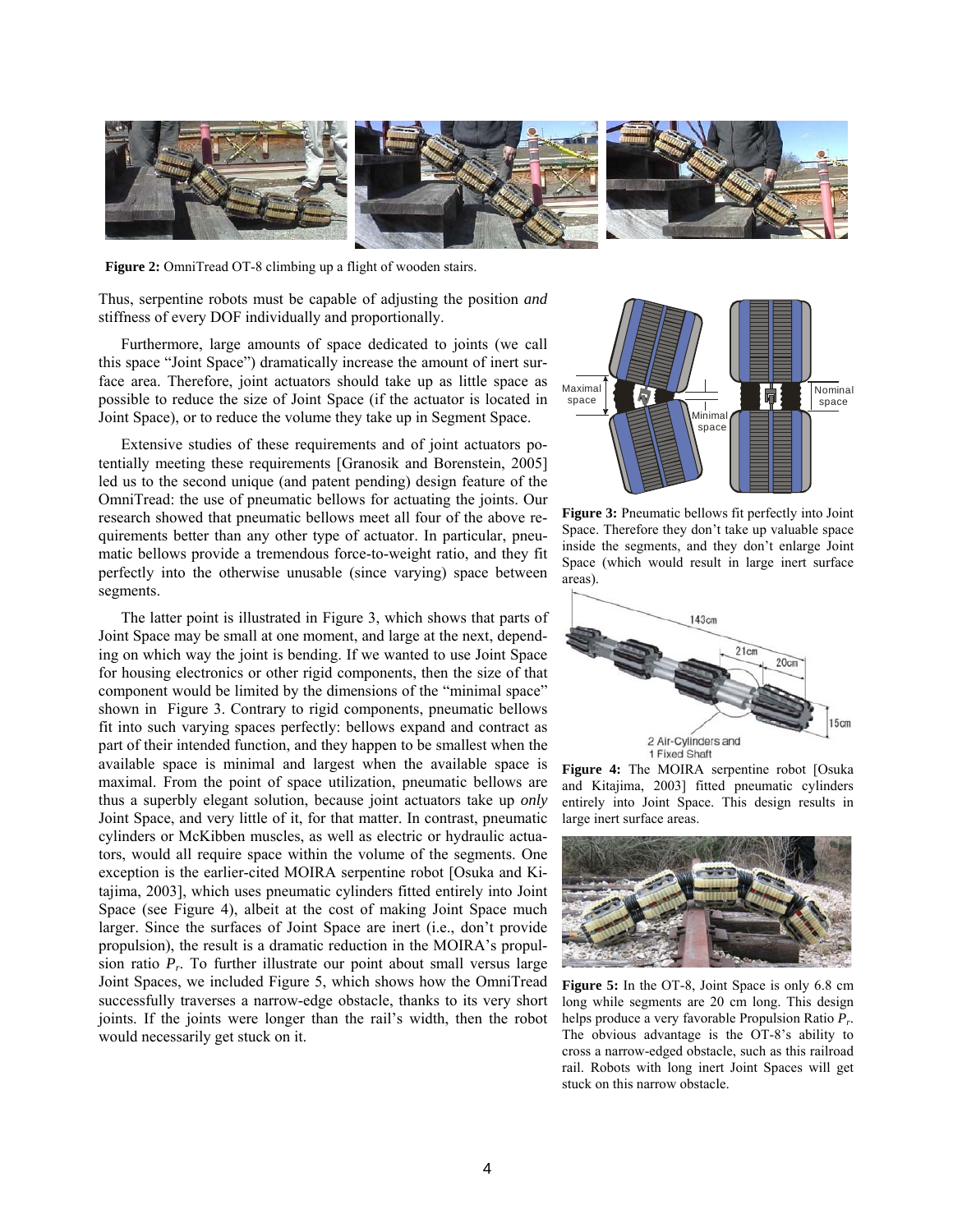#### **2.3 The OmniTread OT-8**

The OmniTread OT-8 was developed in over six years of research at the University of Michigan (UM) and was tested with considerable success at the Southwest Research Institute (SwRI) in February 2004.

The OT-8 has five segments and four pneumatically actuated 2-degree-of-freedom (DOF) joints. The size of each segment is 20×18.6×18.6 cm (length × width × height). Each Joint Space is 6.8 cm long. The entire robot is 127 cm long and weighs about 13.6 kg. A single drive motor located in the center segment provides torque to all tracks on all five segments via a so-called *drive shaft spine* running through the center of the segments. The four joints are actuated by a total of 16 pneumatic bellows. With this unique design the OmniTread has 33 individually and proportionally controllable parameters:  $16 \times$  position,  $16 \times$  stiffness, and  $1 \times$  forward/backward speed.

In order to control the OmniTread we developed a microprocessor-based distributed control system consisting of five local controllers – one for each of the OT-8's four joints and a fifth controller for the electric drive motor. Each local controller is based on a 16-bit Motorola microcontroller MC9S12DP256B and all five controllers communicate with a master PC via CAN bus. Each local controller can receive new position and stiffness commands and return feedback data (two positions and four pressures) every 10 ms. Upon receiving a command, the local controllers for the joints then sends pulse width modulation (PWM) signals to eight on-off pneumatic valves (two for each bellows and there are four bellows per 2-DOF joint). The controllers implement the simultaneous proportional stiffness and position controller

that we developed earlier [Granosik and Borenstein, 2004; 2005]. A more detailed technical description of the OT-8 is given in [Granosik, Hansen, Borenstein, 2005].

### **3 EXPERIMENTAL RESULTS**

In February of 2004 the OmniTread OT-8 was tested for three days at the Southwest Research Institute (SwRI). During these tests the OmniTread was continuously controlled by two operators who had audio and visual contact with the robot, allowing them to monitor the robots behavior at all times. Numerous capabilities were tested including climbing over high steps, ascending through the inside of pipes, and traversing wide gaps. Some numeric results are shown in Table I, and the following photographs further document the testing.

**Error! Reference source not found.** illustrates the Omni Tread's ability to climb a 45.7 cm high curb. This height is over 36% of the robot's length or over 240% of its own height. Such obstacle traversion capabilities are possible only with serpentine robots.

The advantages of the "tracks-all-around" design become apparent in SwRI's dense underbrush environment (see Figure 7). In that environment branches touch the robot from all sides and could easily stall a robot with a low propulsion ratio (e.g., a robot that has tracks only on the bottom). In the OT-8, branches touching the large propulsion surfaces help the robot, rather than impeding it. Additional experiments are documented in [Granosik, Hansen, and

**Table I:** Select Performance Measures for the OT-8

| Maximum velocity        | 10 $cm/s$                                                    |
|-------------------------|--------------------------------------------------------------|
| Minimum turning radius  | 53 cm                                                        |
| Maximum angle of slope  | 30 deg                                                       |
| Maximum height of curb  | 45.7 cm (36% of robot's length or<br>240% of robot's height) |
| Maximum width of trench | 66 cm (51% of robot's length)                                |



**Figure 6:** OT-8 successfully climbing up and over a 46 cm (18-inch) high vertical wall.



**Figure 7:** OT-8 driving through dense underbrush. Powered tracks-all-around provide propulsion wherever branches come in contact with the body. Robots with tracks only on the bottom can easily get stuck in this environment.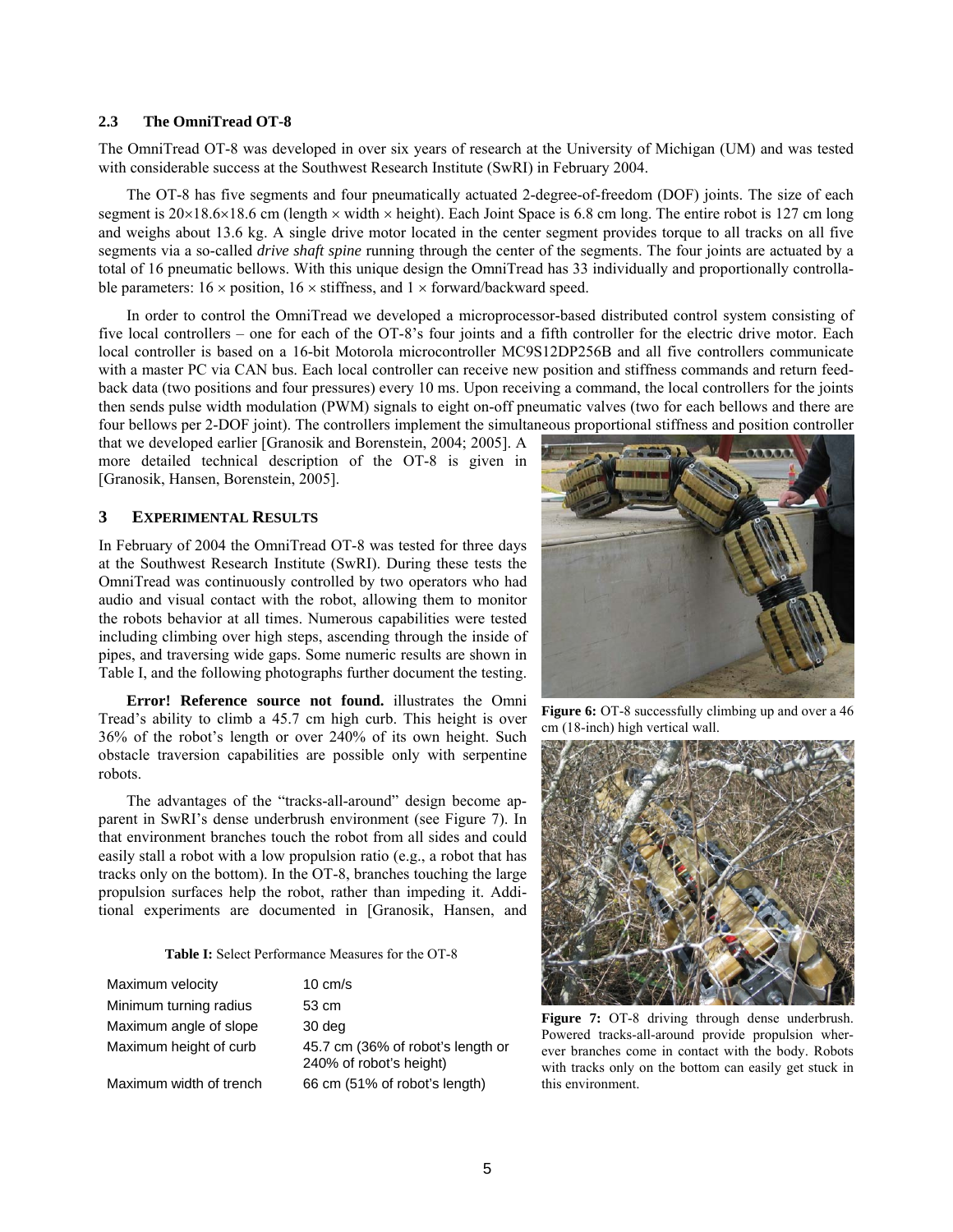Borenstein, 2005] and are omitted here to avoid duplication.

## **4 WORK IN PROGRESS: THE OT-4**

Since May 2004 we have been working on the next version of the OmniTread. The new version is called "OT-4" because it is designed to fit through an opening 4 inches (10 cm) in diameter, whereas the OT-8 can fit through an 8-inch diameter opening.

The OT-4 hardware is not yet fully built, although most components are already designed and bench tested. We expect to have three segments and two joints running at the time of presenting this paper. Once completed, the OT-4 will look as shown in the CAD model of Figure 8.

Common to the OT-8 and the OT-4 are these already proven design features:

- 1. pneumatic bellows to actuate the joints;
- 2. powered tracks on all four sides of all segments;
- 3. single drive motor powering all tracks on all segments via a drive shaft spine.

However, the OT-4 will have seven segments with six 2-DOF joints and it will feature numerous improvements over the OT-8.

# **4.1 New Features in the OT-4**

Although the OT-4 retains key features of the OT-8, we are also incorporating in the OT-4 major improvements over the OT-8. For example, and since the OT-8 was meant to serve as a proof-of-concept prototype only, we had made no effort to supply electric and pneumatic power on-board. In contrast, the OT-4 will be fully self-contained, and several of its new features aim at reducing power consumption. Table II compares the features of the two models side-by-side.

## **4.1.1 Self-contained power sources**

The OT-4 will carry onboard electric power for over one hour of continuous operation. Three AAA-sized batteries will fit into segments  $\#2$ ,  $\#3$ ,  $\#5$ , and  $\#6$ . The lead and tail segments ( $\#1$  and  $\#7$ , respectively) will carry payload and segment  $#4$  will house the electric drive motor. In addition, pneumatic power will be stored in the form of liquid  $CO<sub>2</sub>$  cartridges.

**Table II:** Side-by-side comparison of salient features of the OT-8 and OT-4.

| <b>OmniTread OT-8</b>                                                                                                         | <b>OmniTread OT-4</b>                                                                                                                                           |
|-------------------------------------------------------------------------------------------------------------------------------|-----------------------------------------------------------------------------------------------------------------------------------------------------------------|
| Can pass through 8-inch<br>(20 cm) diameter hole.                                                                             | Can pass through 4-inch<br>(10 cm) diameter hole.                                                                                                               |
| 5 segments, four 2-DOF joints.<br>Length: 116 cm (46"), weight:<br>12 Kg (26 lbs).                                            | 7 segments, six 2-DOF joints.<br>Length: 88 cm (35"), weight:<br>2.5 Kg (5.5 lbs)                                                                               |
| Requires tether for compressed air and electric power.                                                                        | Untethered, carries onboard compressed gas and electric<br>power for >60 minutes of operation. Fiber optic tether is op-<br>tional and for remote control only. |
| All tracks on all segments are permanently engaged<br>with the drive shaft spine, thus continuously consuming<br>motor power. | Ability to selectively disengage individual tracks from the drive<br>shaft spine for substantial savings in power consumption.                                  |
| No propellant-saving technology for pneumatic system                                                                          | Uses inert floaters in bellows to reduce $CO2$ consumption.                                                                                                     |
| No linear object latching capability                                                                                          | Ability to latch on to and travel along linear large or small di-<br>ameter objects such as poles, pipes, and electric conduits.                                |



**Figure 8:** CAD model of the OmniTread OT-4.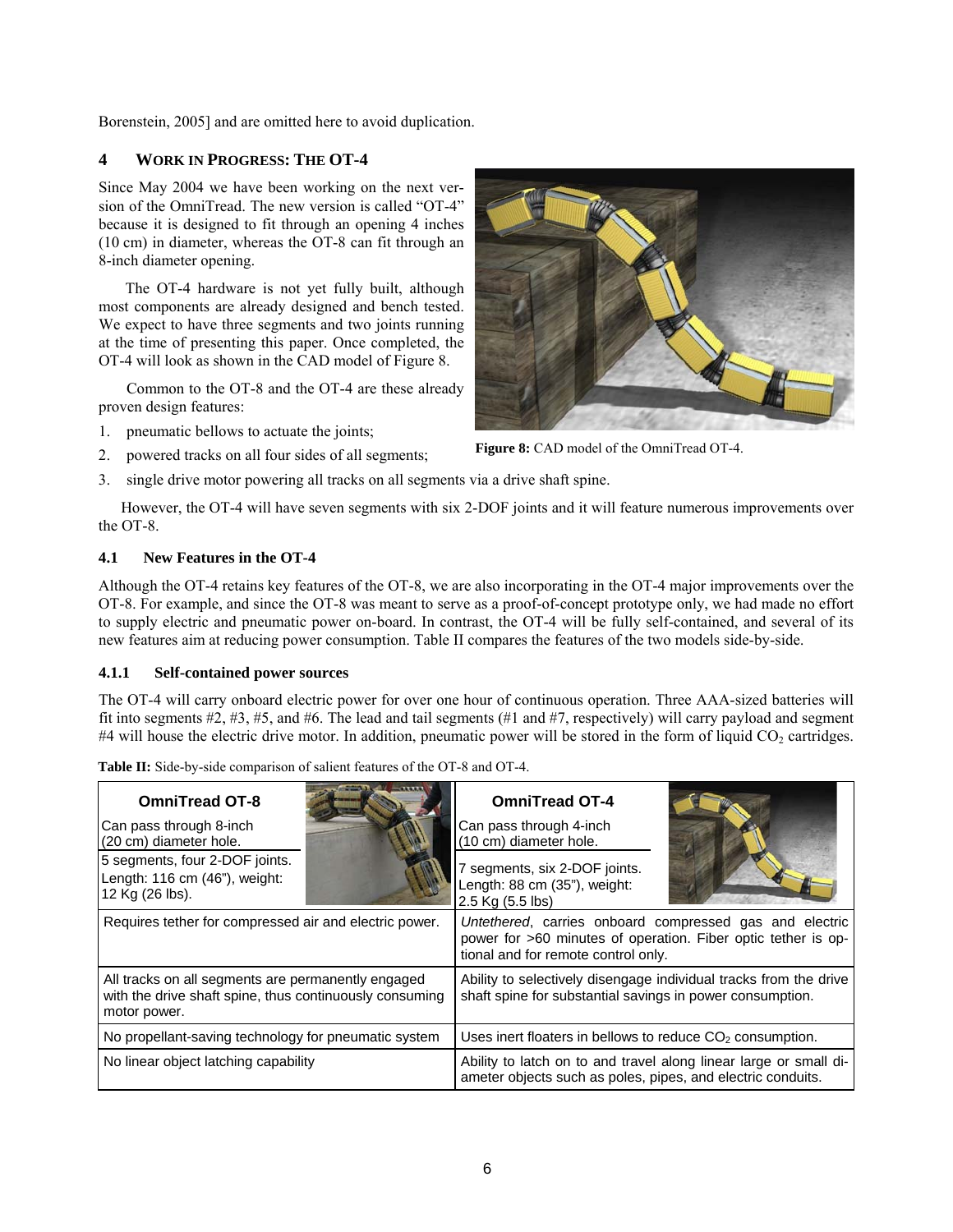Such cartridges are commercially available. A standard size is the 8-gram cartridge, one of which will fit into each of Segments #2, #3, #5, and #6. Preliminary results suggest that these four cartridges will power the joints for over one hour of operation, under typical duty cycle conditions.

## **4.1.2 Individual clutches for each track**

The OT-4 will have one electrically actuated, bi-stable clutch for each of its nominally  $7\times4 = 28$  tracks. These clutches will allow the operator to engage or disengage each track individually. Thus, tracks not in contact with the environment can be disengaged to reduce drag and waste of energy. Disengagement of tracks is also useful if a track is jammed or otherwise disabled. If the robot rolls over, the tracks that come into contact with the ground can be re-engaged by the operator. On flat ground only three tracks need to be engaged: the ones on the bottom of Segments  $\#1$ ,  $\#4$ , and  $\#7$ , while the other segments stay off the ground. This configuration provides stable, 3-point contact at minimal power consumption.

Figure 9 shows a prototype of the micro-clutch mechanism. The 6-mm diameter micro-motor turns a 1-mm diameter lead-screw, which moves joint 'O' of a 4-bar mechanism toward or away from the motor. In the position shown, worm



**Figure 9:** Prototype of the microclutch that disengages drive tracks from the drive shaft spine.



Figure 10: CAD model of one OT-4 segment (tracks on top and side removed to reveal internal components).



**Figure 11:** Fully functional OT-4 motor segment during test run (top track removed for testing).

gear WG is engaged with worm W, which permanently rotates with the drive shaft spine. If joint 'O' is pushed away from the motor, the 4-bar mechanism raises the worm gear WG and disengages it from the worm W. Electric contacts, not shown here, function as limit stops. Once either limit is reached, the micro-motor stops and no power is needed to hold the clutch in its position. Figure 10 shows a CAD drawing of one segment and Figure 11 shows a fully functional prototype segment. The prototype segment has four micro-clutches and performs flawlessly.

#### **4.1.3 Inert floaters in bellows**

This unique innovation aims at minimizing the consumption of  $CO<sub>2</sub>$  during operation of the joints. When a bellows changes state from completely compressed (exhausted) to completely extended (inflated), the  $CO<sub>2</sub>$  cartridges must supply roughly the amount of gas needed to fill the fully extended volume  $(V_e)$  of the bellows with gas at the working pressure of 45 psi. When the bellows is fully deflated, it exhausts its whole volume worth of pressurized gas, *Ve*, to the ambient air. Even in the fully compressed state, the volume inside the bellows,  $V_c$ , is not zero, but rather quite large:  $V_c \approx \frac{1}{2} V_e$  (see Figure 12). Also, after exhausting, the

gas remaining in the bellows fills the volume of *Vc*, but it has the pressure of the ambient air and thus no energetic value.

This approach is wasteful of the limited resource of  $CO<sub>2</sub>$ , because in every cycle of inflation and exhaustion all of the gas that filled  $V_e$  at 45 psi is spent. In order to minimize the amount of gas spent in a given cycle, we developed an innovative approach using what we call "*inert floaters*." An inert floater, shaped like the internal space of the bellows in the fully compressed state (but about 10% smaller), is permanently sealed inside the bellows. Thus, when the bellows is fully compressed, there is only very little gas left in it, since most of  $V_c$  is taken up by the floater. In order to fully extend the bellows, compressed gas has to fill up only the volume of  $V_e$  -  $V_c$ , which is about  $\frac{1}{2}V_e$ . The result is a saving of 45-90% (!) of CO<sub>2</sub> compared to the conventional operation of the



**Figure 12:** Comparison of the internal volume of a fully extended  $(V_e)$  and a fully compressed bellows  $(V_c)$ . Volumes are indicated by yellow shading.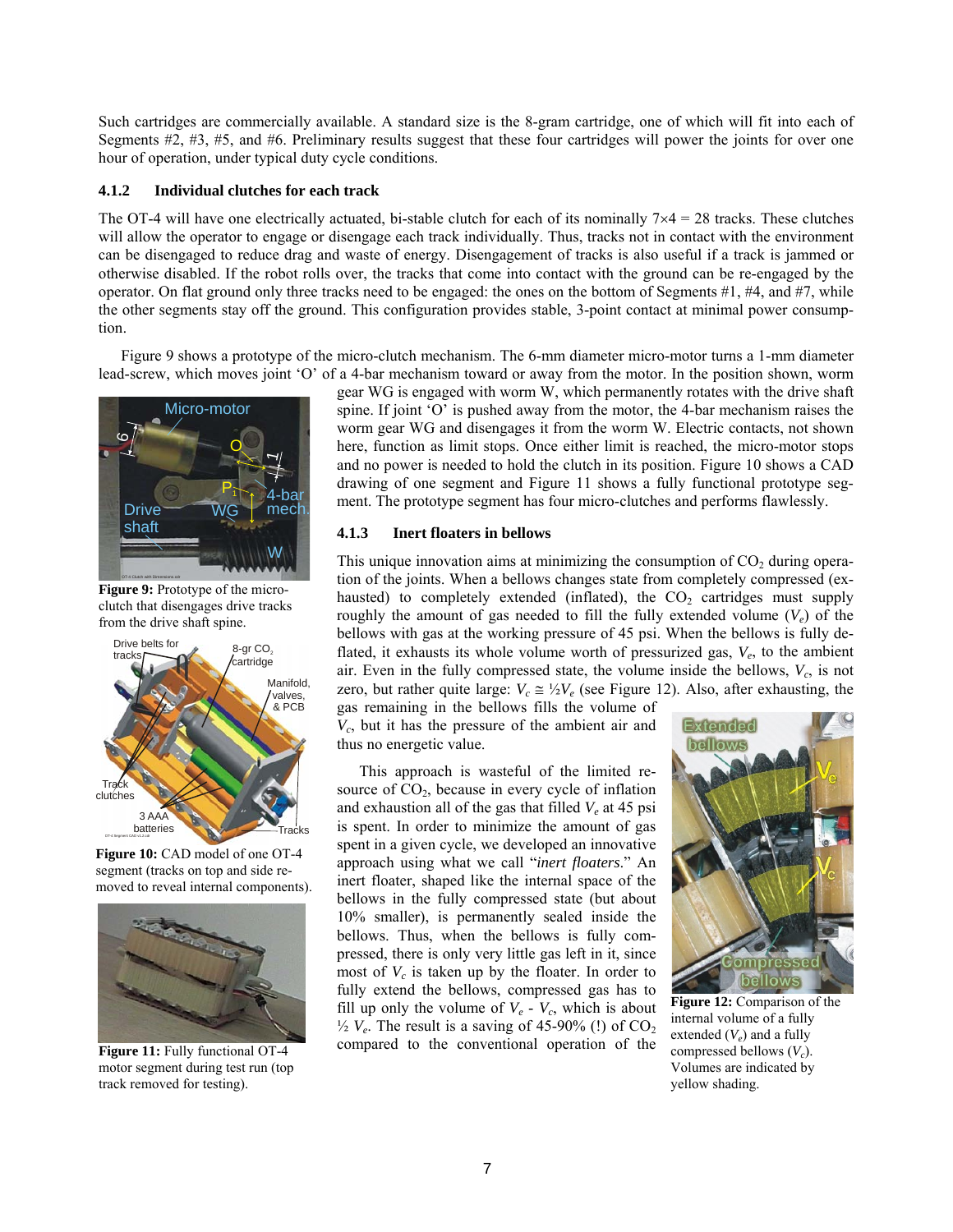bellows<sup>3</sup>, without inert floater. The inert floater will be a lightweight deformable liquid or gel in a plastic pouch that will conform to any shape of the inside volume, but without being compressed. It is, of course, well known from the field of fluid mechanics that the bellows' axial force, *F,* is completely unaffected by the inert floater. This is because *F* depends solely on the pressure of the gas and the surface area of the bellows' end plates.

## **5 CONCLUSIONS**

This paper introduced the design of two versions of our OmniTread serpentine robot: OT-8 and OT-4. The larger one, OT-8, was tested at the Southwest Research Institute and we provided some of the experimental results here.

After validating the unique features of the OmniTread design, we designed a smaller and more advanced version, called OT-4. To date we have not yet built a full-sized OT-4, but we have successfully tested some of the key innovation in this design, such as individual clutches for each track, provision of pneumatic power from liquid  $CO<sub>2</sub>$  cartridges, and reduction of pneumatic power consumption with inert floaters. We expect to have a rudimentary but fully functional OT-4 built by the end of Summer of 2005.

We believe that serpentine robots based on the OmniTread design can provide hitherto unattainable capabilities, such as climbing over high steps, ascending through the inside of pipes, or traversing wide gaps.

#### Acknowledgements

This work was funded by the U.S. Dept. of Energy under Award No. DE-FG04-86NE3796 as well as by the Intelligence Technology Innovation Center (ITIC) through Southwest Research Institute under CONTRACT No. F009822.

# **6 REFERENCES**

-

Aoki, T.; Ohno, H.; Hirose, S.; 2002, "Design of Slim Slime Robot II (SSR-II) with Bridle Bellows." *Proc. IEEE/RSJ Int. Conf. on Intelligent Robots and Systems*, Vol.1, 9/30-10/4, EPFL, Switzerland, pp. 835-840.

Brown, H.B., Jr. et al, 2002, "Millibot Trains for Enhanced Mobility." *IEEE/ASME Transactions on Mechatronics*, Vol. 7, Issue 4, December, pp. 452-461.

Dowling, K., "Limbless Locomotion: Learning to Crawl with a Snake Robot." Doctoral Dissertation, tech. report CMU-RI-TR-97-48, Robotics Institute, Carnegie Mellon University, December, 1997.

Granosik G., Borenstein J., 2004, "Minimizing Air Consumption of Pneumatic Actuators in Mobile Robots." *Proc. 2004 IEEE Int. Conf. on Robotics and Automation,* New Orleans, LA, April*, pp.* 3634-3639.

Granosik G. and Borenstein J., 2005, "Integrated Joint Actuator for Serpentine Robots." Submitted to the *IEEE Transactions on Mechatronics*.

Granosik, G., Hansen, M., and Borenstein, J., 2005, "The OmniTread Serpentine Robot for Industrial Inspection and Surveillance." To appear in *International Journal on Industrial Robots, Special Issue on Mobile Robots*, vol. IR32-2, March 18th, 2005.

Hirose, S. and Morishima, A., 1990, "Design and Control of a Mobile Robot with an Articulated Body." *The International Journal of Robotics Research*, Vol. 9, No. 2, April 1990, pp. 99-113.

Hirose, S. et al., 1991, "Design of Practical Snake Vehicle: Articulated Body Mobile Robot KR-II." *Fifth Int. Conf. on Advanced Robotics, 'Robots in Unstructured Environments'*, Vol.1, Pisa, Italy, June, pp. 833 -838.

Kamegawa T. et al., 2004, "Development of the Snake-like Rescue Robot KOHGA," *Proc. 2004 IEEE Intl. Conf. on Robotics and Automation*, New Orleans, LA, April, pp. 5081-5086.

 $3$  The extreme savings of 90% would be realized if, for example, a bellows was commanded to change its state from completely compliant to completely stiff, while keeping its fully compressed position constant. This is because in this case only the difference between  $V_c$  and the volume of the inert floater has to be filled with pressurized gas.